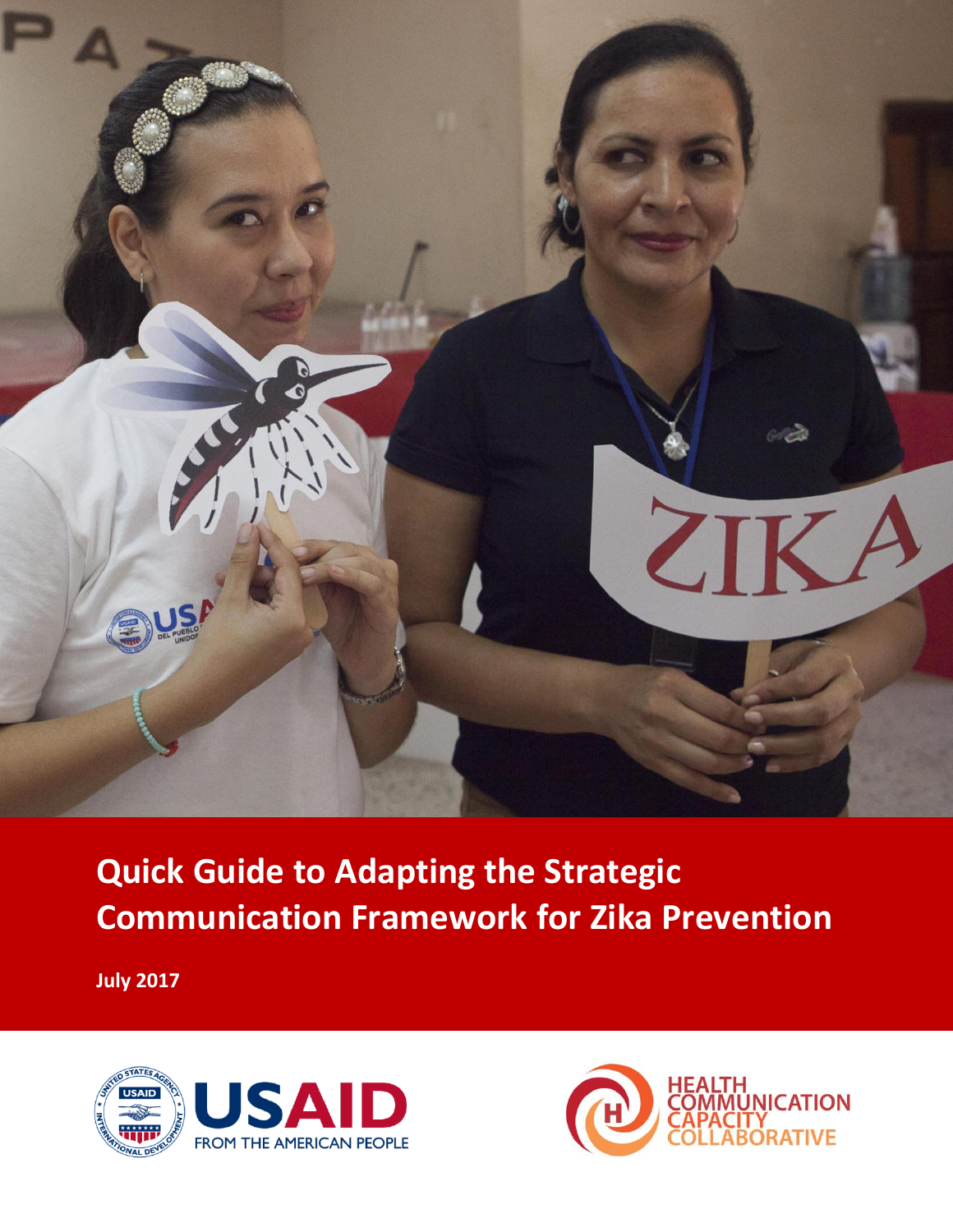#### **Contact:**

Health Communication Capacity Collaborative Johns Hopkins Center for Communication Programs 111 Market Place, Suite 310 Baltimore, MD 21202 USA Telephone: +1-410-659-6300 Fax: +1-410-659-6266 [www.healthcommcapacity.org](http://www.healthcommcapacity.org/)

**Suggested citation:** Health Communication Capacity Collaborative (HC3). (2017). *Quick Guide to Adapting the Strategic Communication Framework for Zika Prevention*. Baltimore: Johns Hopkins Center for Communication Programs.

**Cover photo credit:** Community members in La Lima, Honduras, participate in a Centro Social La Paz community dialogue on Zika with health educators from Global Communities. © 2017 Brendan Bannon/USAID, Courtesy of Photoshare.

This guidance was made possible by the support of the American People through the United States Agency for International Development (USAID). The Health Communication Capacity Collaborative (HC3) is supported by USAID's Office of Population and Reproductive Health, Bureau for Global Health, under Cooperative Agreement #AID-OAA-A-12-00058.

© 2017, Johns Hopkins University. All rights reserved.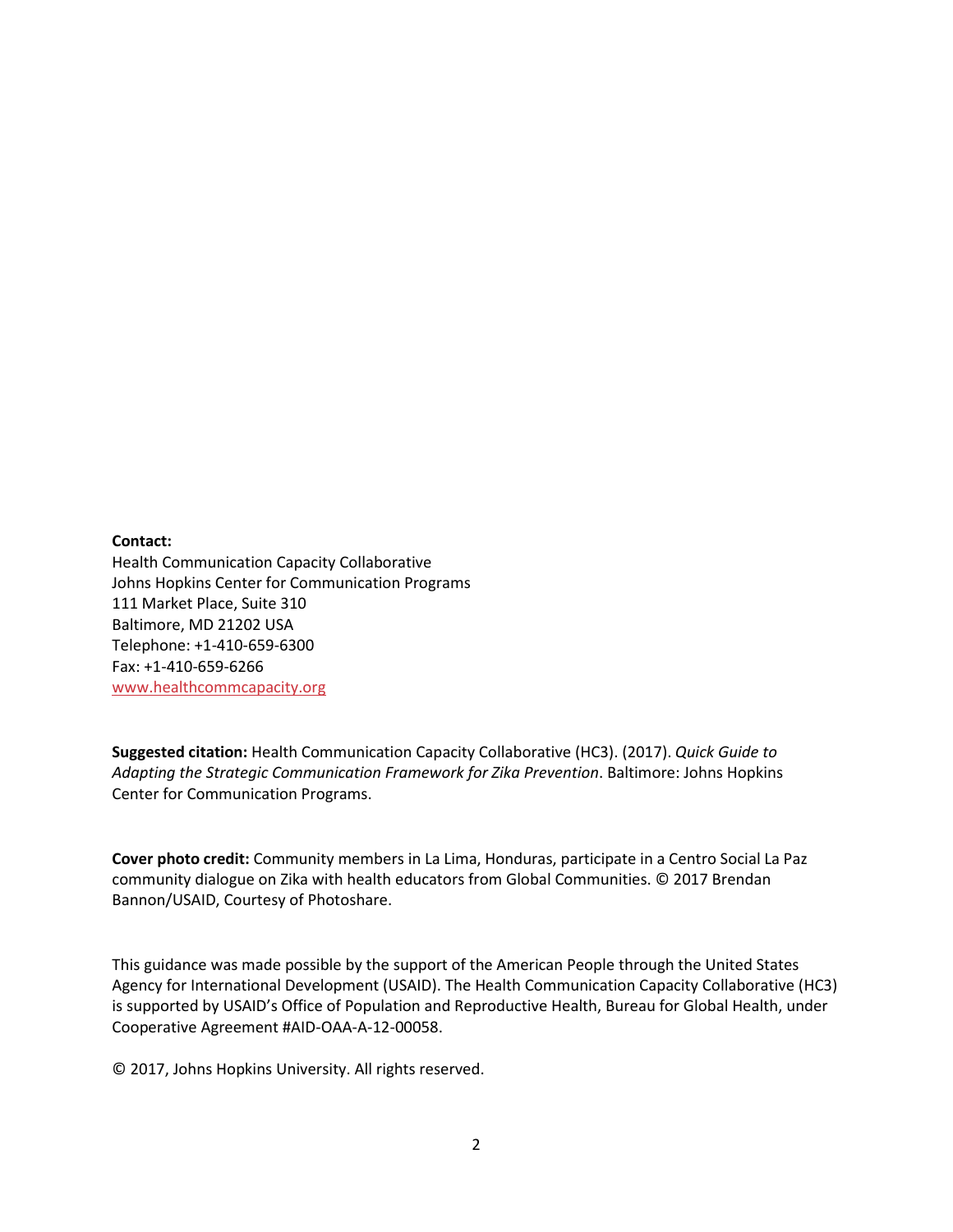# **Contents**

<span id="page-2-0"></span>

| Step 1. Analyze Evidence: Understand the evidence base on Zika virus transmission, disease and     |  |
|----------------------------------------------------------------------------------------------------|--|
| Step 2. Utilize Models: Develop a model of behavior change for Zika prevention7                    |  |
|                                                                                                    |  |
| Step 3. Tailor Strategy: Adapt the Strategic Communication Framework to develop a country-specific |  |
|                                                                                                    |  |
|                                                                                                    |  |
|                                                                                                    |  |
|                                                                                                    |  |
|                                                                                                    |  |
|                                                                                                    |  |
|                                                                                                    |  |
|                                                                                                    |  |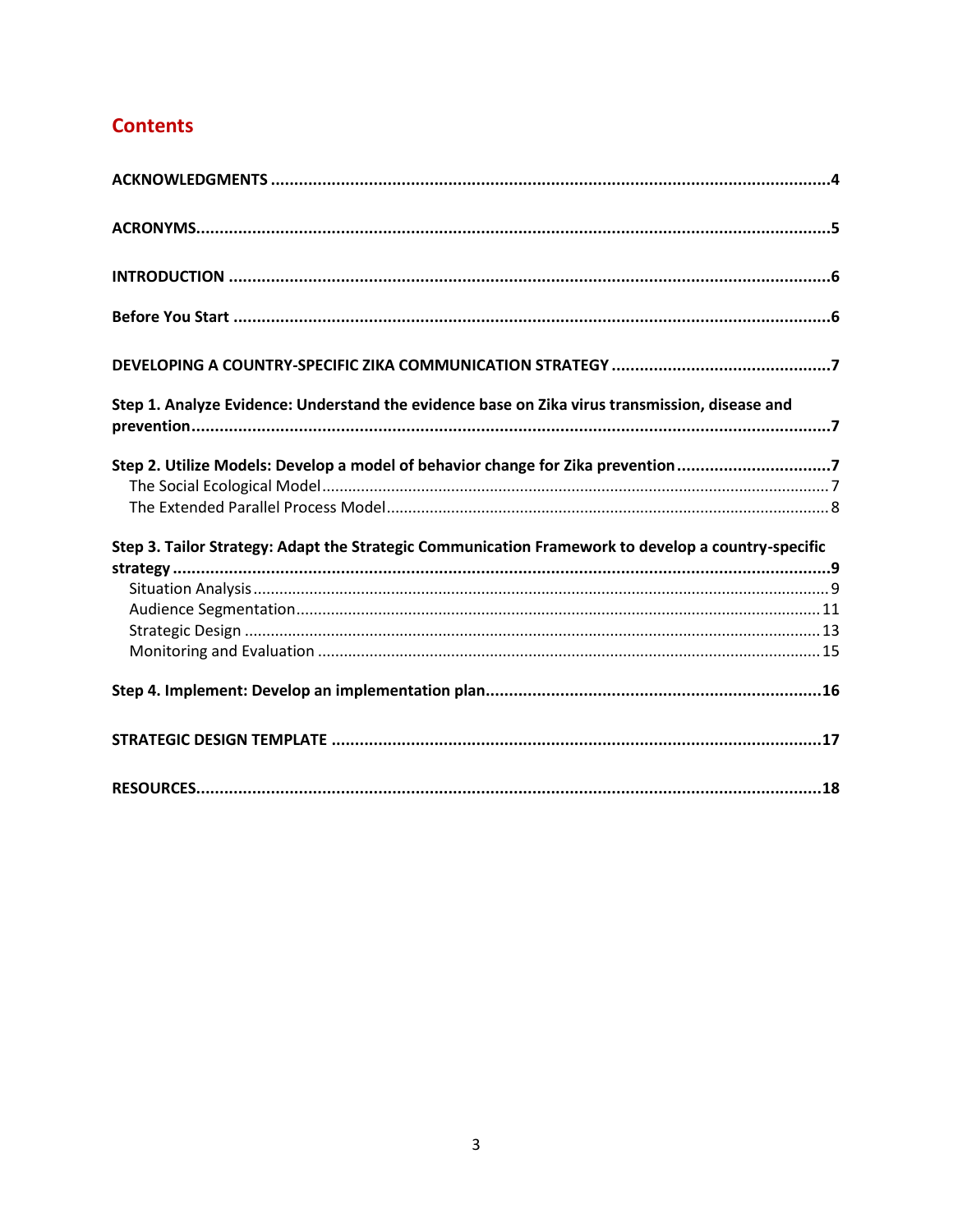# **Acknowledgments**

The Health Communication Capacity Collaborative (HC3) – funded by the United States Agency for International Development (USAID) and based at the Johns Hopkins Center for Communication Programs (CCP) – would like to acknowledge Jennifer Orkis, Alice Payne Merritt, Anne Ballard, Gabrielle Hunter and Priya Parikh for authoring this guide, with support from Anna Ellis. HC3 would also like to thank USAID, specifically Arianna Serino and Anton Schneider for their vision and leadership in creating this guide.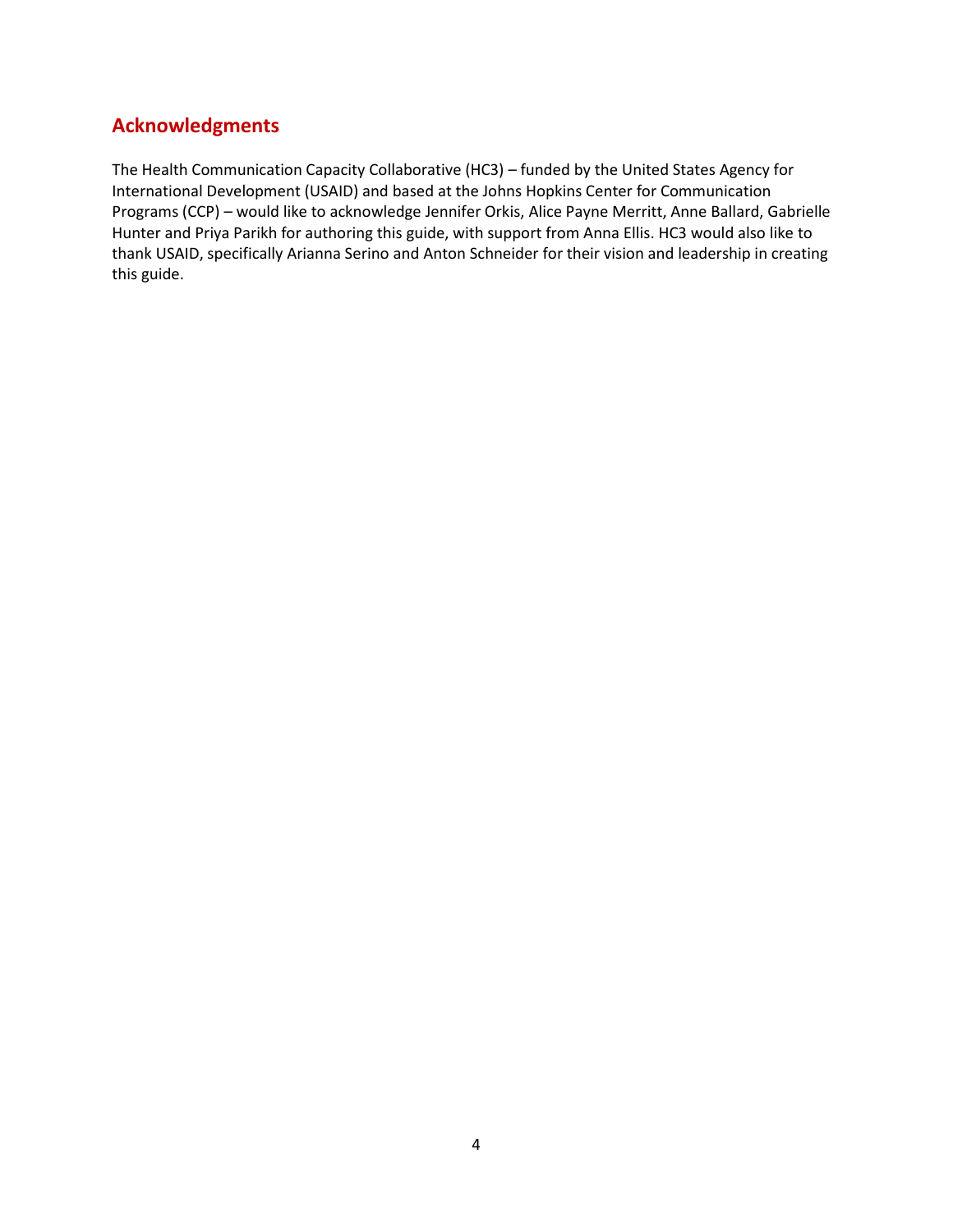# <span id="page-4-0"></span>**Acronyms**

| <b>CDC</b>   | Centers for Disease Control and Prevention                |
|--------------|-----------------------------------------------------------|
| <b>EPPM</b>  | <b>Extended Parallel Process Model</b>                    |
| HC3          | <b>Health Communication Capacity Collaborative</b>        |
| <b>KAP</b>   | Knowledge, Attitudes and Practices                        |
| M&E          | Monitoring and Evaluation                                 |
| <b>MOH</b>   | Ministry of Health                                        |
| <b>NGO</b>   | Non-Governmental Organization                             |
| <b>SBCC</b>  | Social and Behavior Change Communication                  |
| <b>SEM</b>   | Social Ecological Model                                   |
| <b>SMART</b> | Specific, Measurable, Attainable, Relevant and Time-bound |
| <b>USAID</b> | United States Agency for International Development        |
| <b>WHO</b>   | World Health Organization                                 |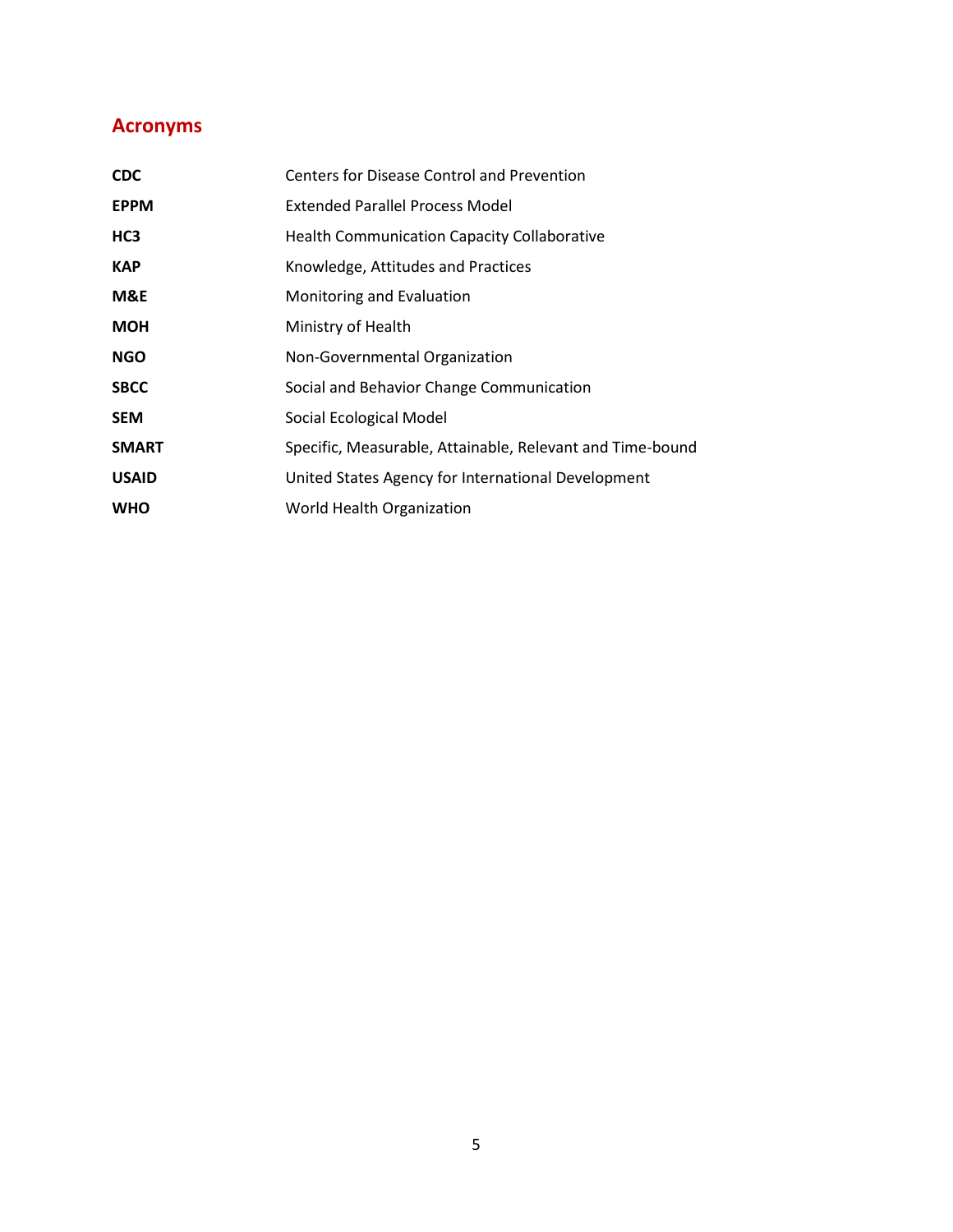# <span id="page-5-0"></span>**Introduction**

Developed under the Health Communication Capacity Collaborative (HC3), *[Strategic Communication for](http://www.zikacommunicationnetwork.org/resources/strategic-communication-zika-prevention-framework-local-adaptation)  [Zika Prevention: A Framework for Local Adaptation](http://www.zikacommunicationnetwork.org/resources/strategic-communication-zika-prevention-framework-local-adaptation)* outlines a systematic process to guide the development of country-level communication strategies about Zika risk and prevention. The Framework provides a basic foundation and comprehensive illustrative content that can be adapted and expanded upon to create communication strategies tailored to the local context and the specific phase of the Zika response. This supporting document, *How to Adapt the Strategic Communication Framework for Zika Prevention*, provides concise, step-by-step guidance on how to adapt the strategic communication framework for your context.

#### <span id="page-5-1"></span>**Before You Start**

Both the Framework and this guide are intended to be used in multi-stakeholder participatory processes led by the Ministry of Health (MOH), with participation from a variety of international, national and sub-national actors.

- $\Box$  Organize a consultative process with a range of Zika stakeholders at the country level. Consider including:
	- o MOH health promotion, family planning, maternal and child health, environmental health and/or vector control units
	- o Health communication experts
	- o Local and international non-governmental organizations (NGOs)
	- o Donors/International NGOs
	- o Health service providers
	- o Civil society organizations
- $\Box$  Lead the stakeholders through the following four steps, outlined further in the rest of this document:
	- 1) Analyze Evidence: Understand the evidence base on Zika transmission, disease and prevention
	- 2) Utilize Models: Develop a model of behavior change for Zika prevention
	- 3) Tailor Strategy: Adapt the strategic communication framework to develop a countryspecific strategy
	- 4) Implement: Develop an implementation plan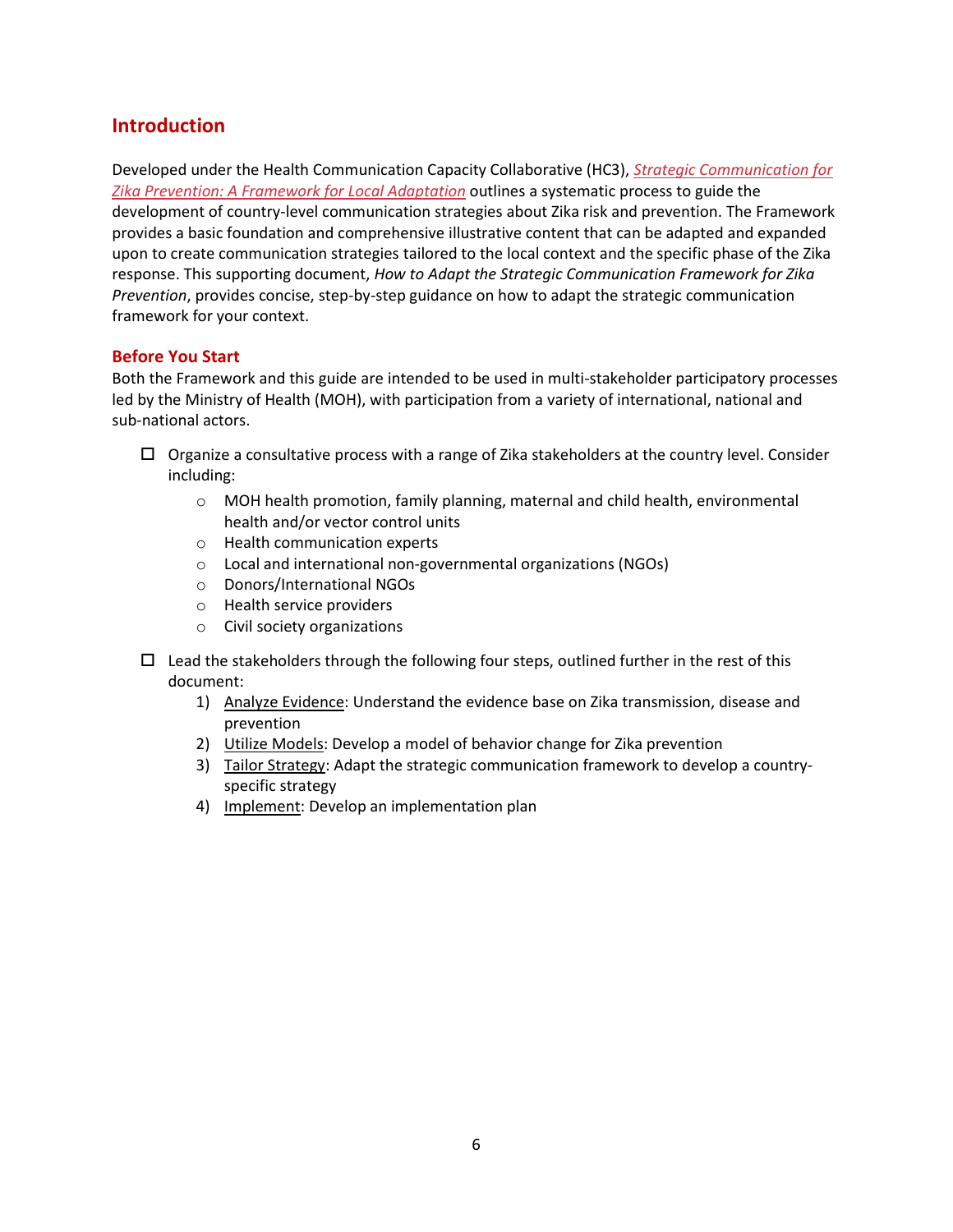# <span id="page-6-0"></span>**Developing a Country-Specific Zika Communication Strategy**

#### <span id="page-6-1"></span>**Step 1. Analyze Evidence: Understand the evidence base on Zika virus transmission, disease and prevention**

Understanding of Zika is evolving rapidly. Staying current with the latest information is essential for an effective response.

- $\Box$  Ensure all stakeholders have accurate, up-to-date information about Zika virus transmission and prevention, disease outcomes for specific audiences and the Zika context in their country.
- $\Box$  Check th[e World Health Organization \(WHO\)](http://www.who.int/csr/disease/zika/en/) and Centers for Disease Control and Prevention [\(CDC\)](https://www.cdc.gov/zika/) websites for the latest available evidence on the following topics, as well as any new topics that may emerge:
	- Modes of Zika virus transmission
		- o Vector transmission
		- o Mother-to-child transmission
		- o Sexual transmission
		- o Transmission via blood transfusion
	- Epidemiology of the Zika virus disease
	- Sequelae of Zika virus disease
	- Zika prevention
		- o Mosquito bite prevention
		- o Prevention of sexual and vertical transmission

#### <span id="page-6-2"></span>**Step 2. Utilize Models: Develop a model of behavior change for Zika prevention**

Behavior change models and theories help to understand why people act the way they do and why behaviors change. They are useful to guide program design and to help define the focus of the program, including what or who to address and how. Consider using the **Social Ecological Model** and the **Extended Parallel Processing Model** – two models relevant to Zika communication – to guide your efforts.

#### <span id="page-6-3"></span>**The Social Ecological Model**

 $\overline{a}$ 

The Social Ecological Model**<sup>1</sup>** (SEM) (Figure 1) recognizes that behaviors take place within a complex web of social and cultural influences at multiple levels. In the context of Zika:

- Consider **individual**-level factors, such as level of knowledge on Zika prevention, risk and transmission; self-efficacy to prevent Zika transmission; perceived norms for vector control; and perceived risk to Zika.
- Examine **family and peer** networks, which influence contraceptive and/or condom use, actions to avoid mosquito bites, reducing breeding sites in and around the home, and family/peer support for those affected by Zika.
- Familiarize yourself with the **community** level, which involves community groups mobilized to combat Zika and community support structures to support those affected by Zika, along with local leadership, social capital and collective efficacy.

<sup>&</sup>lt;sup>1</sup> Kincaid, D.L., Figueroa, M.E., Storey D. & Underwood, C. (2007). A social ecology model of communication, behavior change, and behavior maintenance. *Working paper*. Baltimore: Johns Hopkins Center for Communication Programs.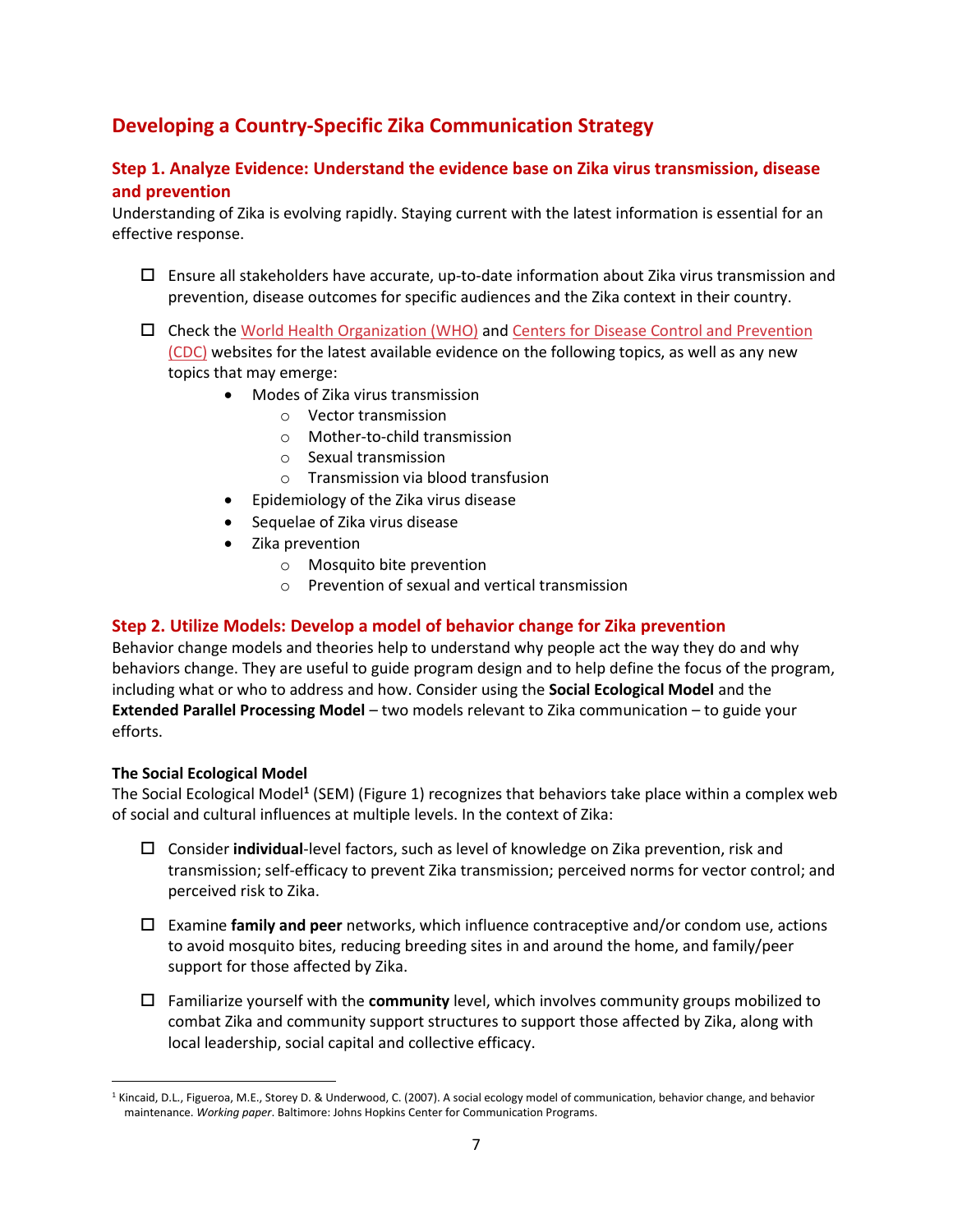Observe the **social** and **structural** level, including the national Zika response plan activities, availability of health services (e.g., prenatal, newborn, family planning), information provided by media outlets, vector control services, water and sanitation services, and supply chain of repellants and insecticides, among others.

**Figure 1.** The Social Ecological Model



#### <span id="page-7-0"></span>**The Extended Parallel Process Model**

The Extended Parallel Process Model (EPPM) stipulates that individuals must (1) feel threatened by the consequences of a particular behavior, and (2) feel able to take the necessary action to avoid that threat and believe the action will be effective in mitigating the threat in order to take protective action. The degree to which people feel threatened will determine their motivation to act. Action will not occur unless people's confidence in their ability to take protective measures is high, and they believe those actions will actually be effective in reducing risk. To apply the EPPM to your context:

- Assess the local level of perceived **threat** in the following two domains:
	- Severity: Belief that the threat is harmful
	- Susceptibility: Belief that one is at risk
- Gauge the local level of perceived **efficacy/control** in the following two domains:
	- Response efficacy: Belief that solutions are effective
	- Self-efficacy: Belief about one's ability to practice the solutions
- $\Box$  Use the table on the next page to determine the potential outcome of the behavior and the recommended strategy to use in each case. Many Zika-affected countries find themselves in a state of low threat, and focus on increasing perceived risk.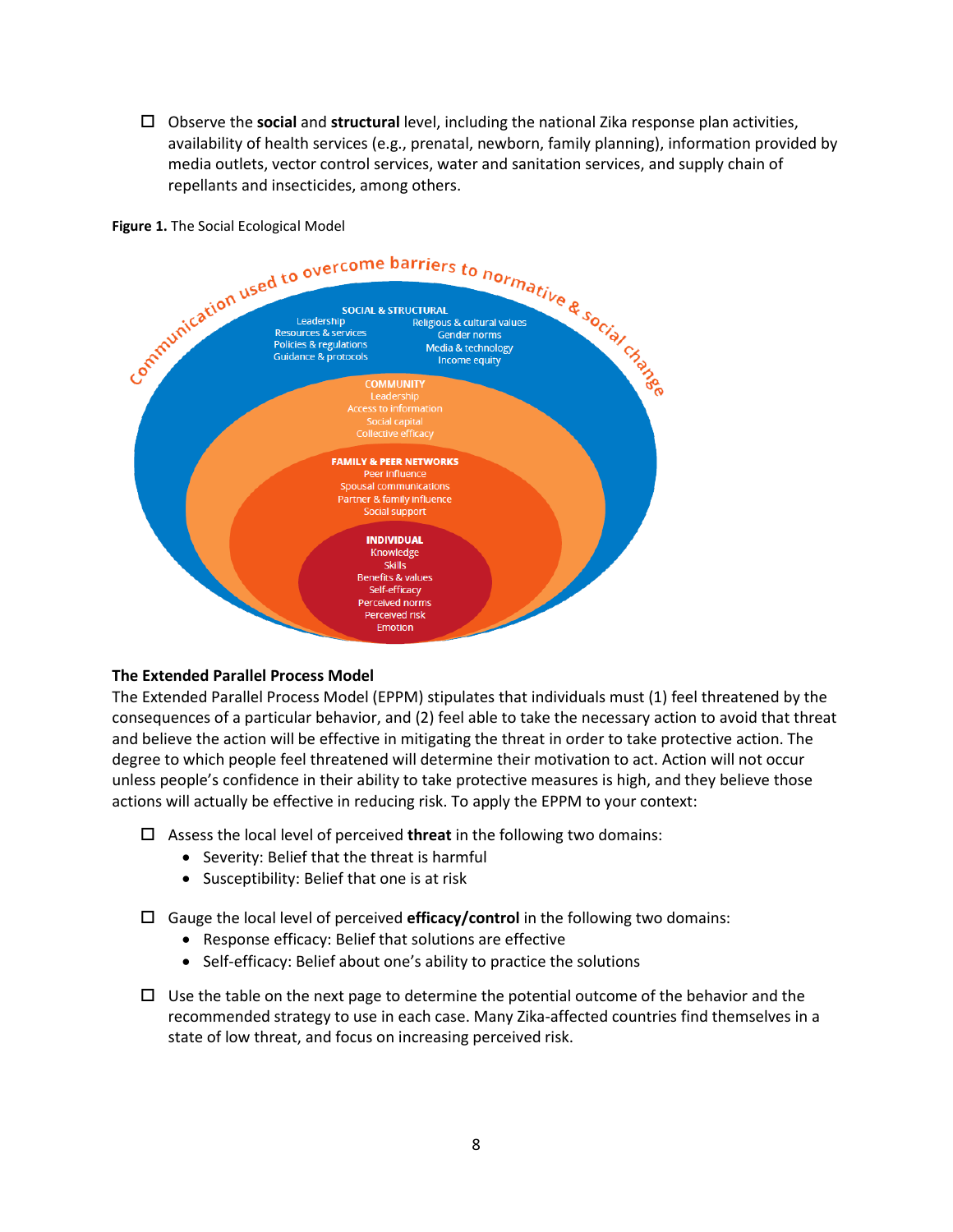|                                                                                     | <b>High Efficacy</b><br>Belief in effectiveness of solutions<br>and confidence to practice them                                                  | <b>Low Efficacy</b><br>Doubts about effectiveness of solutions<br>and one's ability to practice them                                                                                                                  |
|-------------------------------------------------------------------------------------|--------------------------------------------------------------------------------------------------------------------------------------------------|-----------------------------------------------------------------------------------------------------------------------------------------------------------------------------------------------------------------------|
| <b>High Threat</b><br>Belief that the threat<br>is harmful and one is<br>at risk    | <b>Danger Control</b><br>People take protective action to<br>avoid or reduce the threat.<br><b>Strategy: Provide calls to action</b>             | <b>Fear Control</b><br>People are too afraid to act and just try to<br>reduce their fear (deny existence of threat)<br>to make themselves feel psychologically<br>better.<br><b>Strategy:</b> Educate about solutions |
| <b>Low Threat</b><br>Belief that the threat<br>is trivial and one is not<br>at risk | <b>Lesser Amount of Danger Control</b><br>People know what to do but are<br>not motivated to take action.<br><b>Strategy:</b> Educate about risk | No Response<br>People do not feel at risk and do not know<br>what to do about it anyway.<br><b>Strategy:</b> Educate about risk and solution                                                                          |

## <span id="page-8-0"></span>**Step 3. Tailor Strategy: Adapt the Strategic Communication Framework to develop a countryspecific strategy**

There are four main components to adapting the framework: the situation analysis, audience segmentation, strategic design, and monitoring and evaluation (M&E).

#### <span id="page-8-1"></span>**Situation Analysis**

Carry out a local situation analysis of Zika epidemiology, national coordination and considerations for social and behavior change communication (SBCC) using the following as a guide.

#### *Examine Zika Incidence and Trends*

- Are there geographic regions at higher risk for Zika, such as rural, urban or peri-urban areas, areas along transit routes, areas of drought and/or areas of insecurity or migration?
- Are there trends from dengue and chikungunya surveillance data that could be used to predict areas at risk for Zika?
- Is there a pattern of infection? For instance, does Zika peak in the rainy season?

#### *Understand Local Vector Control and Surveillance*

- Has the national policy on vector control been updated to reflect this outbreak of Zika?
- What vector control activities are currently being conducted for *Aedes aegypti* mosquitoes? What are the strengths and weaknesses?
- How do communities and households access water? What is the frequency of the water supply?

#### *Assess Family Planning and Reproductive Health Access and Use*

- What are the recommendations for women who want to become pregnant in a Zikaendemic country?
- What are the biggest motivators and barriers to family planning and condom use?
- What are the strengths and weaknesses of the health system to address the reproductive health needs of adolescent populations?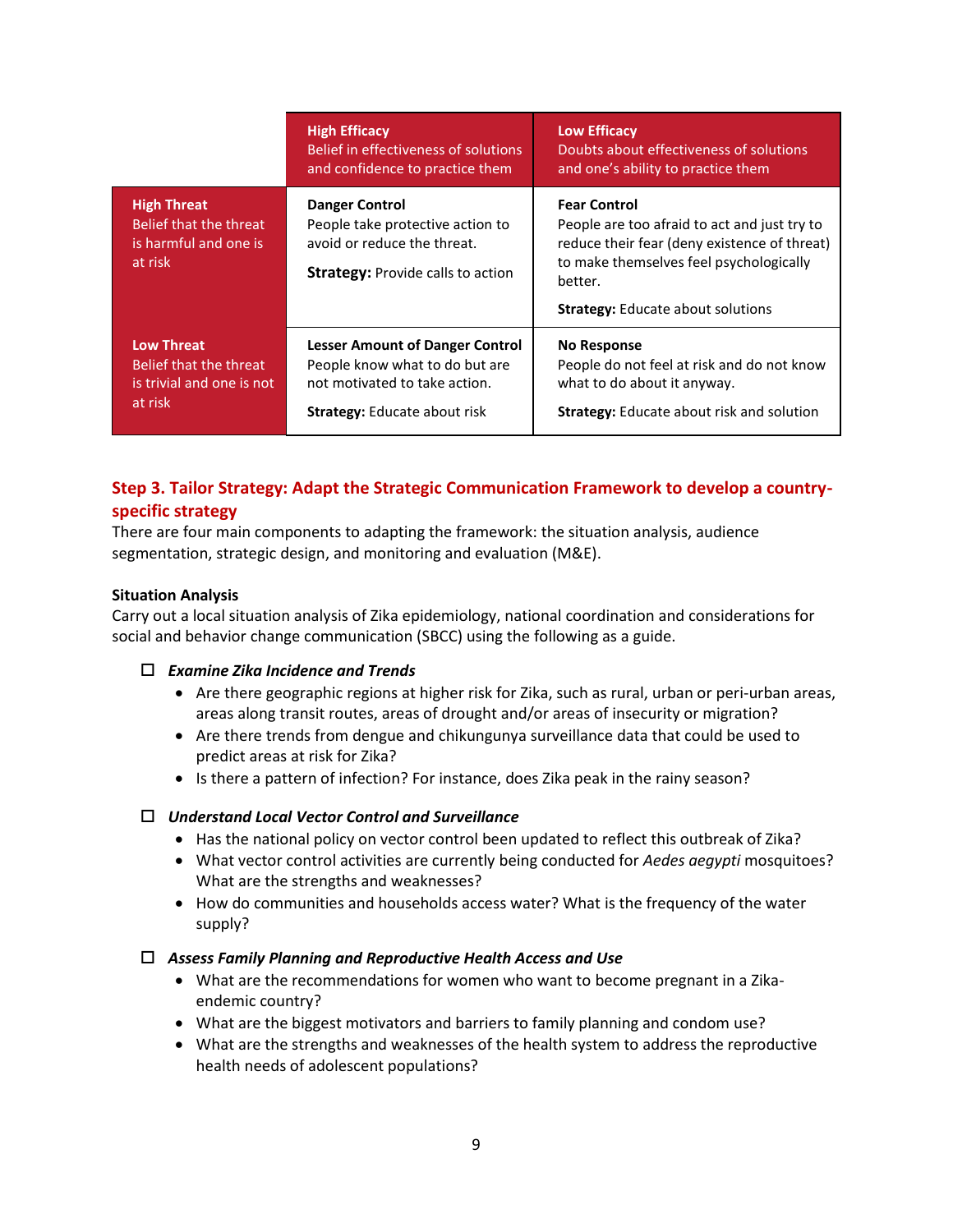#### *Determine the Roles of Healthcare Providers*

- What are healthcare providers' attitudes related to Zika (e.g., perceived threat) and adolescent sexual and reproductive health?
- What resources are available to healthcare providers to guide their counseling on Zika prevention, transmission, care and support (e.g., flip charts, talking points and job aids)?
- What testing, prenatal, family planning and social support services are currently available to refer clients to?

#### *Measure Individual Knowledge, Attitudes and Practices*

- Has a knowledge, attitudes and practices (KAP) study been conducted about Zika? What do men, women and adolescents know, feel and do about Zika?
- What is the perceived risk of Zika, what personal protective measures are people currently taking to prevent Zika and what is their self-efficacy to carry out these measures?
- Are there common misconceptions or rumors about Zika, family planning or condom use?

#### *Map Out Current and Planned SBCC*

- Is there a national or subnational Zika communication strategy? What are the strengths and gaps?
- What SBCC activities are currently taking place at national, regional or community levels regarding *Aedes aegypti* mosquitoes, Zika, dengue and/or chikungunya? Are they effective?
- Who are the priority populations for Zika prevention and why? Are any specific populations targeted for messaging around sexual transmission (e.g., migrant workers or adolescents)?

#### *Determine the Role of the Media*

- What stories has the media written to date on Zika? Are they accurate and timely? Fearbased?
- Has there been any media training on Zika? What topics did the trainings focus on? Where do journalists get their information on Zika?
- What are the most effective channels to reach specific target audiences, including women of reproductive age, pregnant women and adolescents?

#### *Understand Partnerships and Coordination*

- Which stakeholders are working on Zika in the country, in which thematic areas (e.g., prevention, treatment, care and support) and with which populations?
- Is there a coordinated system in place for implementing partners, donors and stakeholders to share updates on their efforts?
- Are there cross-cutting working groups that connect vector control and maternal and reproductive health?
- <span id="page-9-0"></span> $\checkmark$  Use the information collected in the situation analysis to develop a problem statement, segment your audience, inform your communication objectives, create key messages and prioritize activities based on the gaps identified.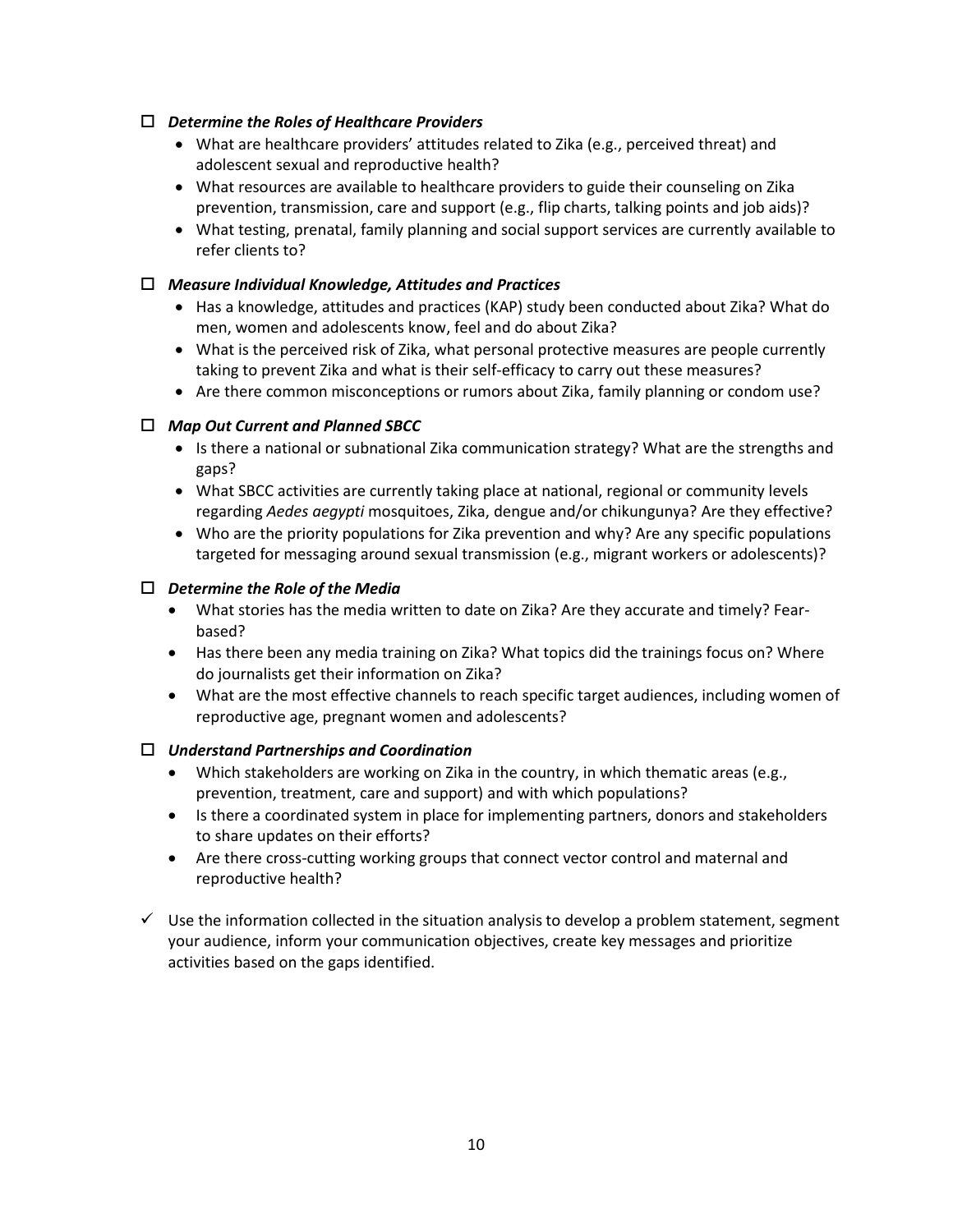#### **Audience Segmentation**

Audience segmentation determines the specific population groups or subsets on which to focus when addressing the selected challenge.

- Refer to your **situation analysis** to determine which specific population groups or subsets to target.
- Identify potential **primary audiences**. Primary audiences are the key people to reach with the communication intervention. Consider:
	- o Who is most affected/at risk for Zika?
	- o Who is best able to address Zika?
	- o Who is able to make decisions on behalf of those affected?
	- o Is addressing this group crucial to achieving the Zika program objectives?
	- $\circ$  How likely is this group to change within the timeframe of the SBCC program?
- Identify potential **influencing audiences** who can impact or guide the knowledge and behaviors of the primary audience, either directly or indirectly. Consider:
	- o Family members and/or people in the community
	- $\circ$  People who shape social norms, influence policies or affect how people think about the Zika
- Identify which **characteristics** the priority groups have in common that set them apart from people not at risk or affected. Consider:
	- o **Demographic** characteristics (e.g., age range, sex, occupation, marital status, media usage, wealth and education)
	- o **Geographic** characteristics (e.g., region, residence [urban, rural or peri-urban], access to water, areas of conflict and Zika incidence and prevalence)
	- o **Sociocultural** characteristics (e.g., language, culture, religion, place in society and ethnicity)
	- o **Psychographic** characteristics (e.g., personality, values, attitudes, interests, lifestyle and health-seeking behavior)
- Determine how **gender** roles, relationships and norms affect Zika. Consider:
	- o Who has decision-making power around sexual and reproductive health, household vector control and personal protective measures?
	- o Are there differences in Zika KAP between men and women?
	- o What are the social norms and expectations of how men and women should behave?
	- o How are men and women affected differently by Zika?
	- o How does gender inequity contribute to the Zika challenge?
- Refer back to the **situation analysis** and your **theoretical models** (e.g., SEM, EPPM) to analyze the key factors that influence the priority audiences:
	- o What does the audience know about Zika and *Aedes* mosquitoes? Are there any gaps in knowledge? Are there common rumors, myths or misconceptions?
	- $\circ$  How harmful does the audience think Zika is? How at risk do they feel for contracting Zika? How severe do they feel the consequences are of contracting Zika?
	- $\circ$  Do they feel able to take personal protective measures? To use family planning?
	- $\circ$  What factors positively or negatively influence Zika-related KAP at the individual, family/peer, community and social/structural levels?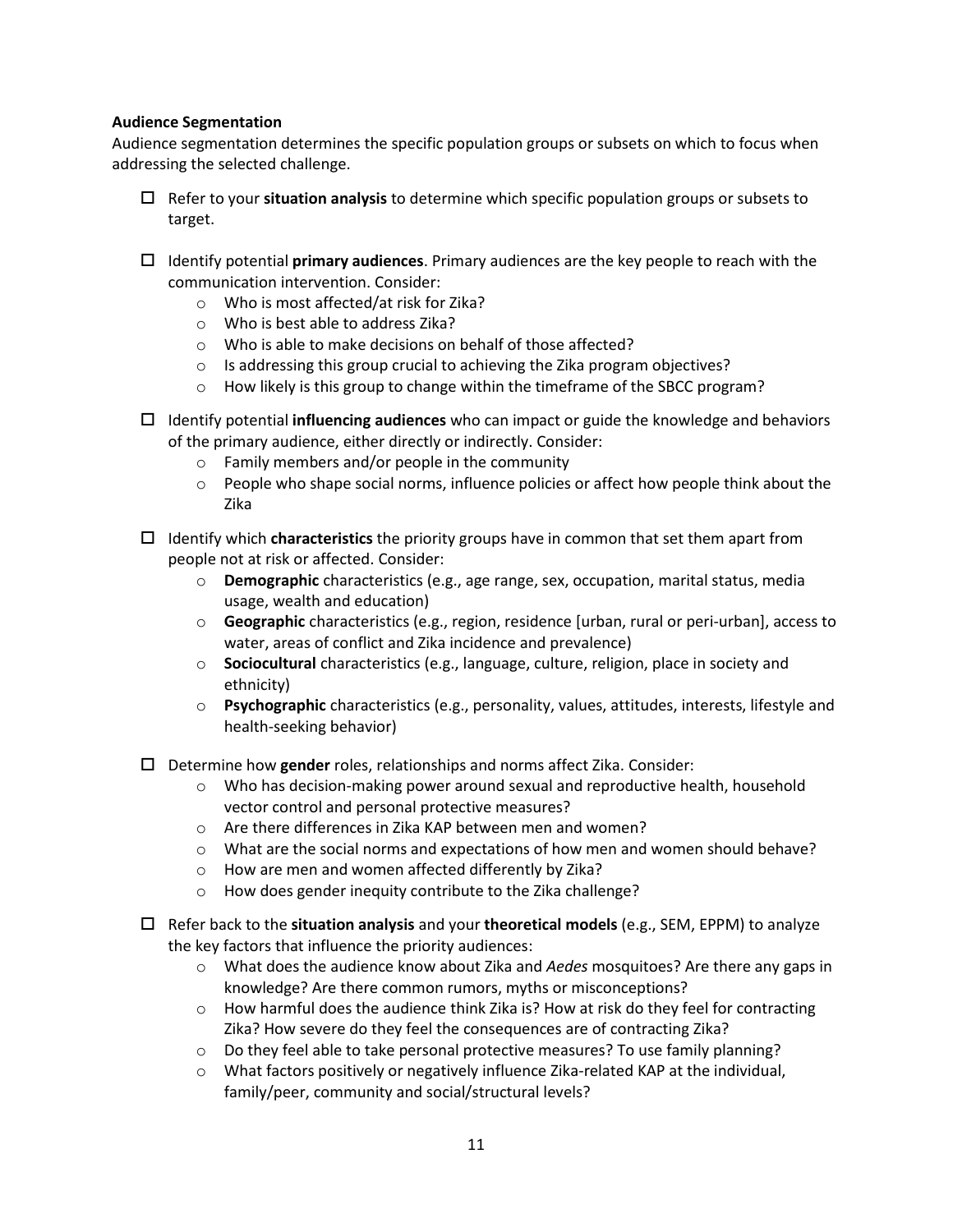- Use the above information to **decide which audience segments** to focus on first.
- If necessary, consider a **phased approach** by focusing on certain audiences in a first phase and other audiences in subsequent phases. This phased approach could start, for example, by addressing the audiences that are the easiest to reach and most receptive to change.
- Consider how best to use your **resources** and on whom to focus. If resources are limited, you may need to focus on fewer segments and on segments with potentially greater impact.

Some or all of the primary and influencing audiences listed below may be relevant to your context.

#### **Primary Audience Segments for Zika**

#### **Pregnant women**

Pregnant women are at risk of transmitting the virus to their baby during pregnancy, which can result in Zika congenital syndrome, including microcephaly.

#### **Women of reproductive age who are not pregnant**

Women in this audience need to make informed decisions on how to prevent Zika transmission and informed choices on how to avoid unintended pregnancy.

#### **Adolescents**

Adolescent girls experience high rates of unplanned pregnancy in many Zika-affected countries. Adolescent girls and boys need to know their risk of Zika transmission, how to effectively prevent Zika and how to avoid unintended pregnancy.

#### **Male partners of women of reproductive age**

Men play an important role in protecting their families' health, reducing breeding sites in their home and influencing decisions on contraceptive use. Zika virus can live in semen for an undetermined amount of time. Men who have been infected can transmit Zika to their sexual partners, who can then infect a fetus.

#### **Healthcare providers**

As providers of direct counseling, family planning and prenatal care services, healthcare providers often influence health decisions, including Zika preventative behaviors and family planning, and can influence stigma and discrimination against affected families. Healthcare providers need up-to-date, reliable Zika information in order to provide appropriate care and support.

#### **Influencing Audience Segments for Zika**

#### **Community groups**

Community groups can include religious leaders, local government, local leaders, community outreach groups and teachers. These groups influence norms and practices among households and communities. Community groups can also influence stigma and discrimination toward individuals and families affected by Zika.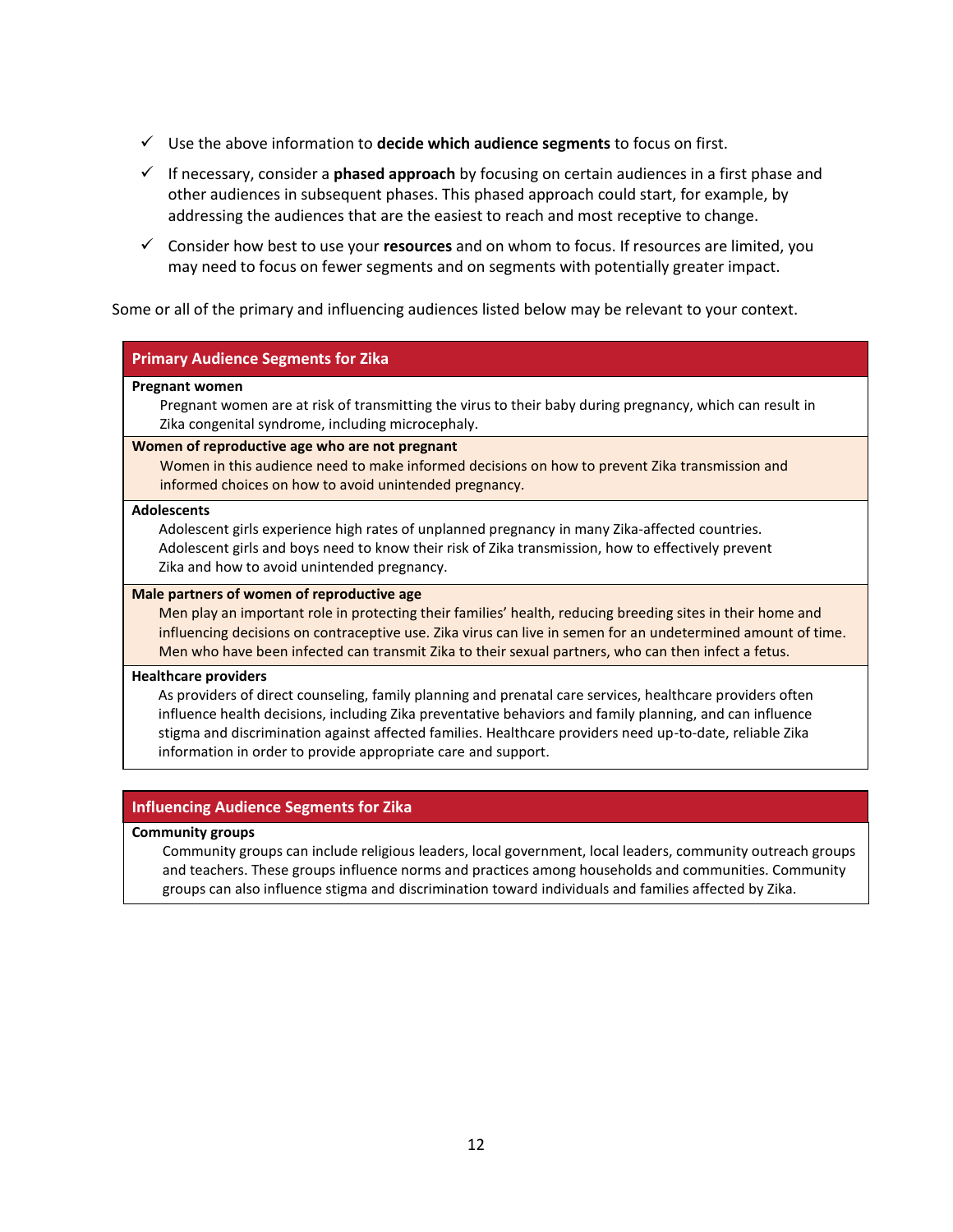#### **Journalists**

Journalists have the capability to rapidly communicate and/or miscommunicate vital Zika information Zika to policymakers, civil society stakeholders, community leaders and citizens through popular news formats. They are also able to influence social norms around stigma and discrimination.

Your situation analysis may also identify a need to target additional segments. Some countries, for example, have included families affected by Zika, tire shop owners/operators and people who store water in drums as primary audiences, depending on their needs.

#### <span id="page-12-0"></span>**Strategic Design**

Strategic design has five essential pieces: audience profiles, communication objectives, positioning, key messages, and communication approaches and activities.

#### *Create Audience Profiles*

- Tell the story of an imagined individual from each of your priority audiences to help bring the audience segment to life.
- Write a paragraph that describes his or her current behaviors, motivation, emotions, values and attitudes, as well as information such as name, age, sex, income level, religion, family members or relationships, and where they live.

#### **Example Audience Profile: Pregnant Women**

Rosa is in her early 20s and has two children. She is currently pregnant and lives with her partner and his family. They live in a peri-urban area near a large city. She attends prenatal care visits at the local health clinic. She sells tortillas and her husband is a bus driver. Her family and children are her world. She is dedicated to making sure she has a healthy pregnancy. She has heard about Zika but does not know much about it. She has heard that babies in other countries are being born with microcephaly, and she is concerned that Zika might impact her baby. She is not sure how it could affect her family or her unborn child. She collects and stores water in large barrels and "pilas" because their water supply is intermittent. She gets mosquito bites mainly during the rainy season but they are around all year.

#### *Establish Communication Objectives*

- Determine what you want the audience to know, feel and do as a result of the program.
- Prioritize objectives based on gaps identified in the situation analysis and the desired behavioral results.
- Ensure the objectives are specific, measurable, attainable, relevant and time-bound (SMART).

#### **Example Communication Objective: Pregnant Women**

Increase the number of pregnant women who talk with their partner about condom use to prevent sexual transmission of Zika.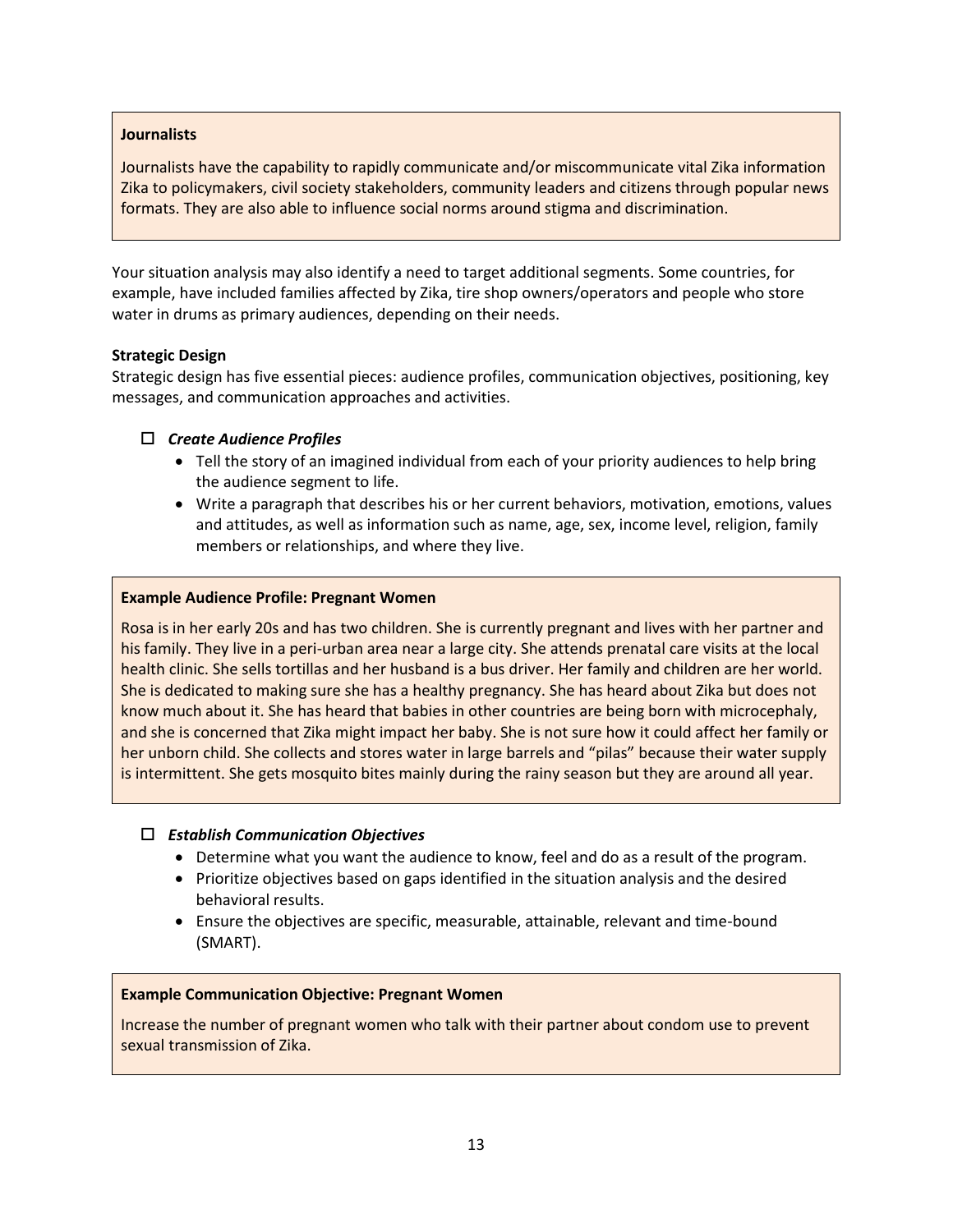#### *Write the Positioning Statement*

- Describe the most compelling [emotional](http://www.thehealthcompass.org/how-to-guides/how-create-brand-strategy-part-2-developing-positioning-branded-product-service-or#emotional) and/or [functional](http://www.thehealthcompass.org/how-to-guides/how-create-brand-strategy-part-2-developing-positioning-branded-product-service-or#functional) benefit of the behavior for the audience. Articulate what is most likely to inspire change.
- Use the positioning statement to provide direction for developing and framing messages and to ensure consistency.

#### **Example Positioning Statement: Pregnant Women**

Protect your unborn child by protecting yourself from Zika. Women and their partners need the available information to make informed decisions related to preventing Zika, including condom use.

#### *Identify the Key Messages*

- Outline the core information that will be conveyed to audiences in all materials and activities.
- Prioritize key messages based on your priority objectives, gaps identified in the situation analysis and the desired behavioral results. Select two to three messages for each topic.
- Refer to the positioning statement to frame messages appropriately and ensure consistency across channels and activities so that messages reinforce each other for a cumulative effect.
- Consider a phased approach that focuses on increasing awareness of the risks at the beginning of an epidemic, and shifts to focus on key calls to action as the epidemic grows and awareness, risk and self-efficacy shift.

#### **Example Key Message: Pregnant Women**

#### **Sexual Transmission and Zika Prevention**

#### **CALL TO ACTION**

If you are sexually active, use condoms consistently and correctly during pregnancy to prevent the transmission of Zika.

#### **SUPPORTING MESSAGES**

You can become infected with Zika virus through sexual activity with your husband or partner if he is infected, even if he does not know he is infected.

#### *Outline the Communication Approaches and Activities*

- Describe how your objectives will be achieved.
- Select approaches and activities based upon timeline, cost, ability to reach the intended audience, level of interaction with the audience, ability to personalize/tailor the information and level of control over content.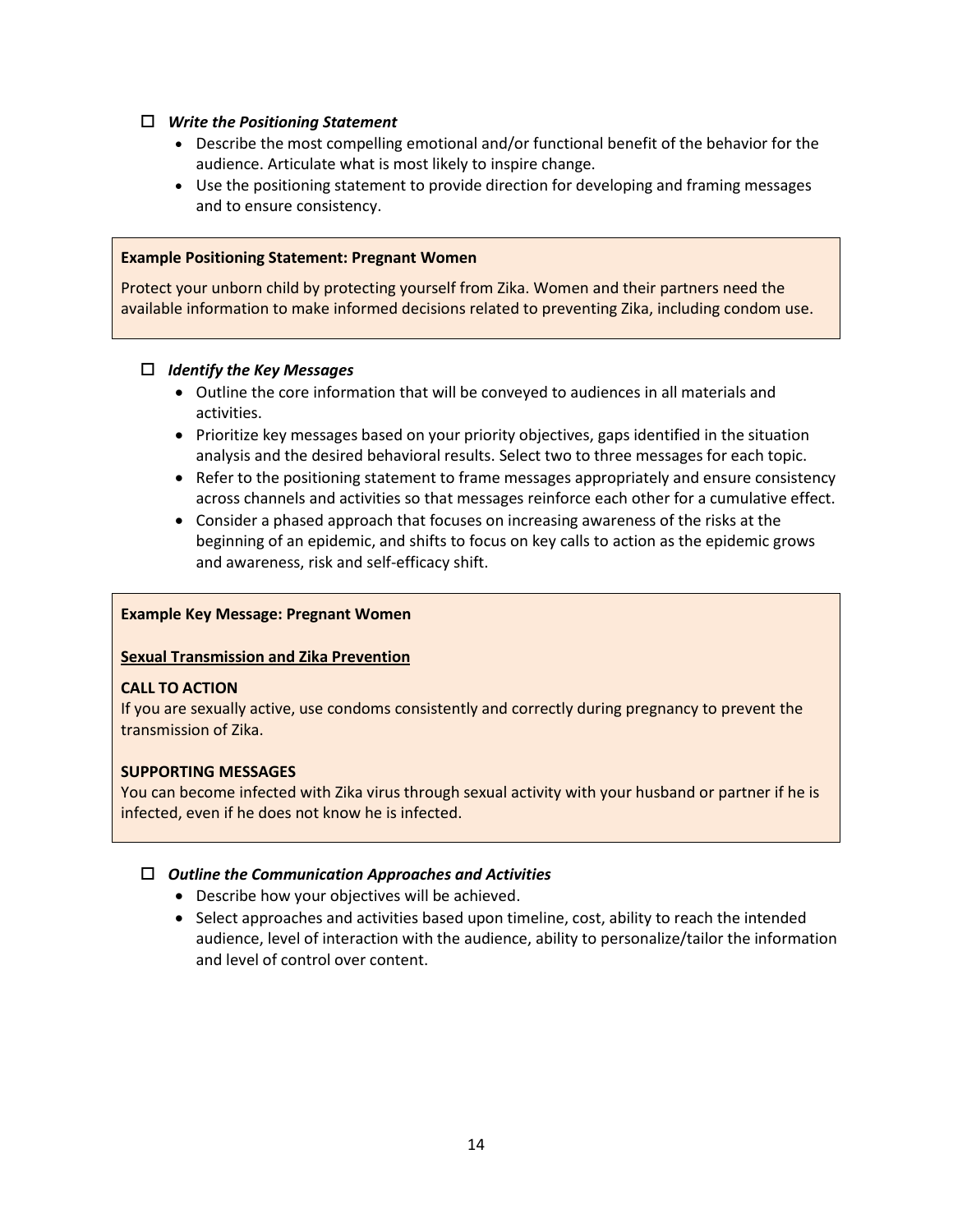| <b>Example Communication Approaches and Activities: Pregnant Women</b>                                                                                                                                                                                                                     |                                                                                                                                                                                                                                                                                                                                                                                                                     |  |
|--------------------------------------------------------------------------------------------------------------------------------------------------------------------------------------------------------------------------------------------------------------------------------------------|---------------------------------------------------------------------------------------------------------------------------------------------------------------------------------------------------------------------------------------------------------------------------------------------------------------------------------------------------------------------------------------------------------------------|--|
| <b>STRATEGIC APPROACH</b>                                                                                                                                                                                                                                                                  | <b>ILLUSTRATIVE ACTIVITIES</b>                                                                                                                                                                                                                                                                                                                                                                                      |  |
| <b>Community Engagement</b><br><b>Purpose:</b><br>Create a safe space for pregnant women to<br>$\bullet$<br>connect with their peers face-to-face in a<br>safe environment and small group setting<br>for peer support, to ask questions, share<br>experiences and learn from one another. | Integrate Zika issues into community forums, such as<br>$\bullet$<br>prenatal groups, mothers' clubs and discussion groups.<br>Work with community leaders, health workers, religious<br>$\bullet$<br>leaders and NGOs to identify organized groups with<br>which to catalyze open discussion on Zika risks and<br>prevention.<br>Develop a series of topics and questions for discussion<br>during group sessions. |  |

 $\checkmark$  See [Strategic Communication for Zika Prevention: A Framework for Local Adaptation](https://healthcommcapacity.org/hc3resources/strategic-communication-zika-prevention-framework-local-adaptation/) for comprehensive examples of strategic design by audience segment for local adaptation. A strategic design template has been included at the end of this document for your use.

#### <span id="page-14-0"></span>**Monitoring and Evaluation**

M&E provides data on the program's progress toward achieving set goals and objectives, helps ensure the program is reaching intended audiences with information and services, and helps establish whether the program is having the desired effect.

- Develop an **M&E plan.**
	- $\circ$  Select and adapt indicators based on the communication objectives, audience, feasibility and access to data sources.
	- $\circ$  Outline how and when data will be collected, and what will happen to the data once they have been analyzed.
	- o Ensure M&E activities are budgeted for appropriately.
	- $\circ$  Consider expanding existing M&E efforts related to dengue, chikungunya and family planning to incorporate Zika.
- **Monitor** the program continuously during implementation.
	- o Identify what has been done, when, how and with whom.
	- $\circ$  Disaggregate data by specific groups, such as women who are pregnant, adolescents and/or women of reproductive age.
- **Evaluate** the program once completed.
	- o Determine the program's effect on behavior change among the intended audience.
	- $\circ$  Document how observed changes are associated to the intervention and to what extent.
	- o Assess implications for scaling up or replication in different contexts.
- **Use** the M&E data.
	- $\circ$  Build M&E review processes into existing program management activities so that data are collected, disseminated and used regularly.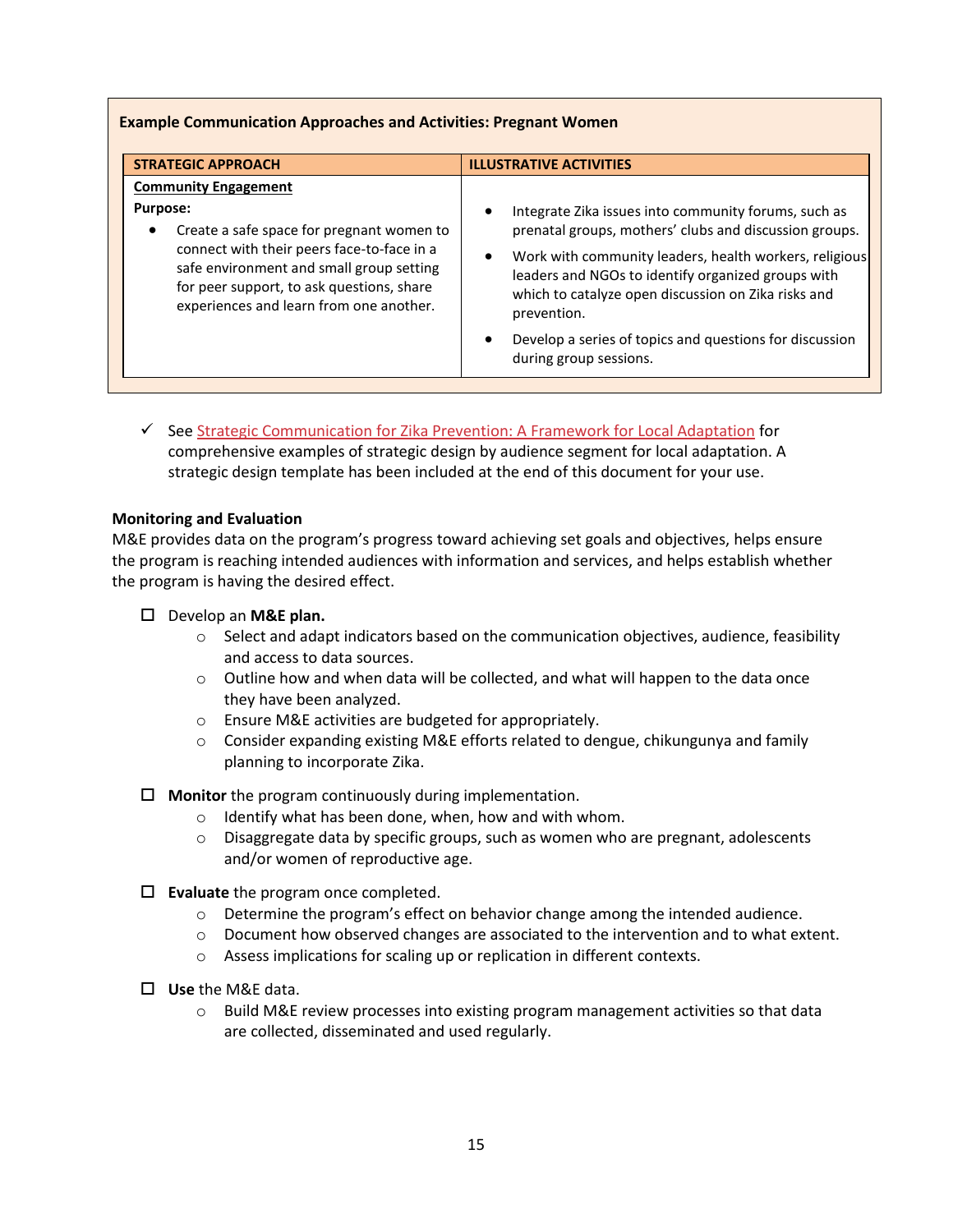| <b>Process</b>                   | Number of radio spots aired that include key Zika prevention messages for pregnant                                                                     |
|----------------------------------|--------------------------------------------------------------------------------------------------------------------------------------------------------|
| <b>Outputs</b>                   | women                                                                                                                                                  |
|                                  | Number of pregnant women reached with Zika prevention messages during group<br>antenatal care sessions                                                 |
| <b>Intermediate</b>              | Proportion of pregnant women who can recall key messages about Zika prevention                                                                         |
| <b>Outcomes</b>                  | Proportion of pregnant women who are confident in their ability to discuss sexual<br>transmission of Zika with their sexual partner                    |
| <b>Behavioral</b>                | Proportion of pregnant women who sought prenatal care                                                                                                  |
| <b>Outcomes</b>                  | Proportion of pregnant women and/or their households that have carried out the<br>recommended vector-control behaviors in their home in the past month |
| <b>Health</b><br><b>Outcomes</b> | Number of suspected cases of Zika in pregnant women<br>Number of confirmed cases of Zika congenital syndrome, including microcephaly                   |

#### <span id="page-15-0"></span>**Step 4. Implement: Develop an implementation plan**

The implementation plan details the *who*, *what*, *when* and *how much* of your communication strategy.

- Determine **partner roles, responsibilities and communication** ("who").
	- o Who will serve as the coordinating body for your program? Should a committee be set up or is there an already established entity that can perform this function?
	- o What are the competencies needed to implement your communication strategy? Which potential partners have these necessary competencies?
- Clearly **outline activities** with a focus on major milestones ("what").
	- $\circ$  Which phase of the outbreak (before, during, after) are you in? What information, messages and audiences should be prioritized to respond appropriately to that phase?
	- $\circ$  What are the major milestones for the activity? What activities need to be implemented, what are the intermediate steps and the necessary sequence?
- Establish a **timeline** ("when").
	- o When will each activity be implemented?
	- o Are there weather and climate conditions to consider for Zika communication?
- Determine a **budget** ("how much").
	- o What is the total amount of funding available? For each activity?
- **Complete** the implementation plan.
	- o Distribute the plan among partners to ensure coordination.
- **Now you are ready to implement** your Zika communication strategy in your country.
	- o Promote a continued coordinated response by fostering connections among vector control, family planning services, prenatal services, young people's organizations, NGOs, religious groups and the media.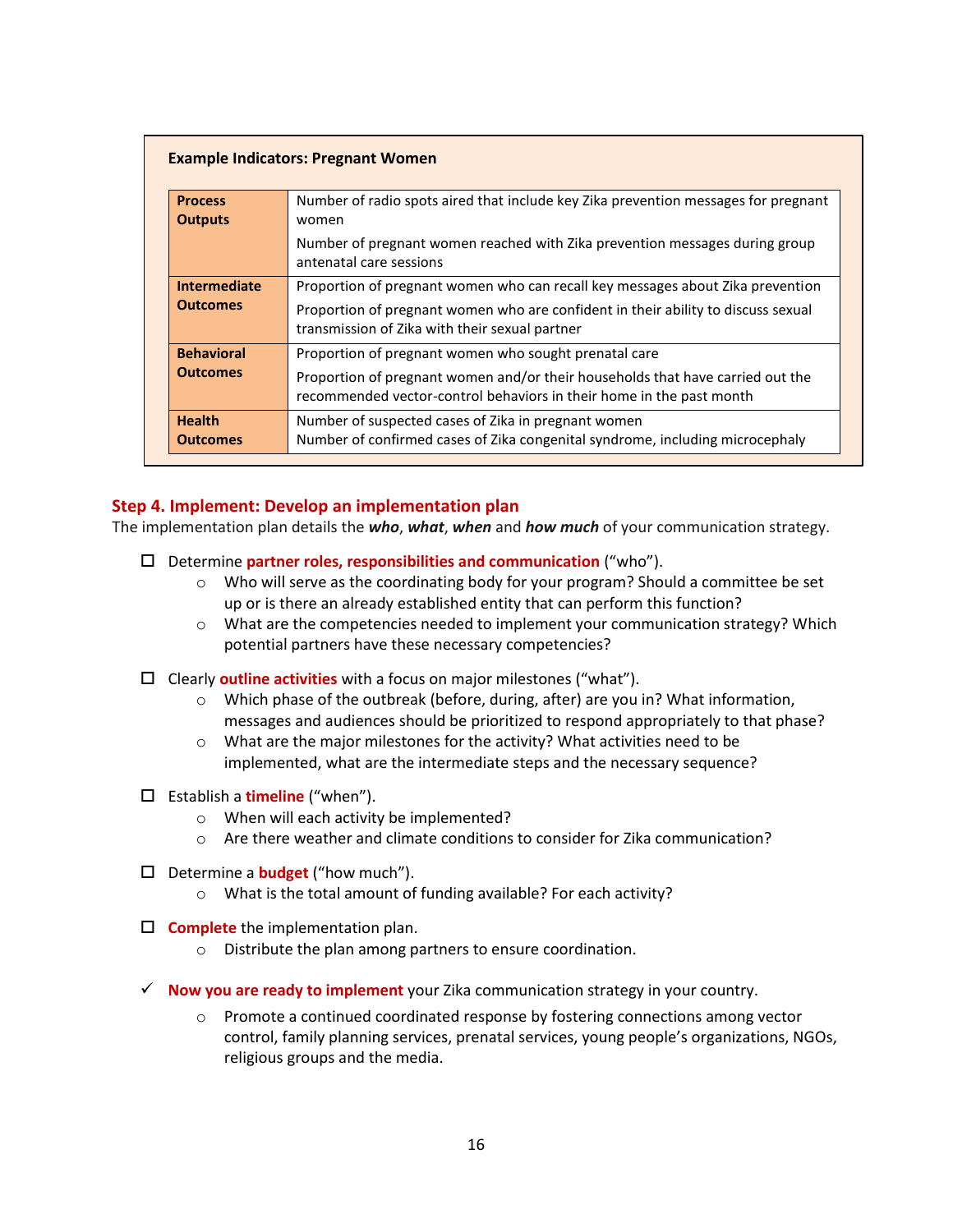# <span id="page-16-0"></span>**Strategic Design Template**

| <b>AUDIENCE</b>                     |                            |  |
|-------------------------------------|----------------------------|--|
| <b>AUDIENCE PROFILE</b>             |                            |  |
|                                     |                            |  |
|                                     |                            |  |
|                                     |                            |  |
|                                     |                            |  |
| <b>COMMUNICATION OBJECTIVES</b>     |                            |  |
| 1.                                  |                            |  |
| 2.                                  |                            |  |
|                                     |                            |  |
| <b>POSITIONING</b>                  |                            |  |
|                                     |                            |  |
|                                     |                            |  |
| <b>KEY MESSAGES</b>                 |                            |  |
| Topic 1:                            |                            |  |
| Message 1<br>Message 2<br>$\bullet$ |                            |  |
|                                     |                            |  |
| Topic 2:<br>Message 1<br>$\bullet$  |                            |  |
| Message 2<br>$\bullet$              |                            |  |
| <b>STRATEGIC APPROACH</b>           | <b>SPECIFIC ACTIVITIES</b> |  |
| Approach 1                          | 1.                         |  |
|                                     |                            |  |
|                                     | 2.                         |  |
|                                     |                            |  |
| Approach 2                          | 1.                         |  |
|                                     | 2.                         |  |
|                                     |                            |  |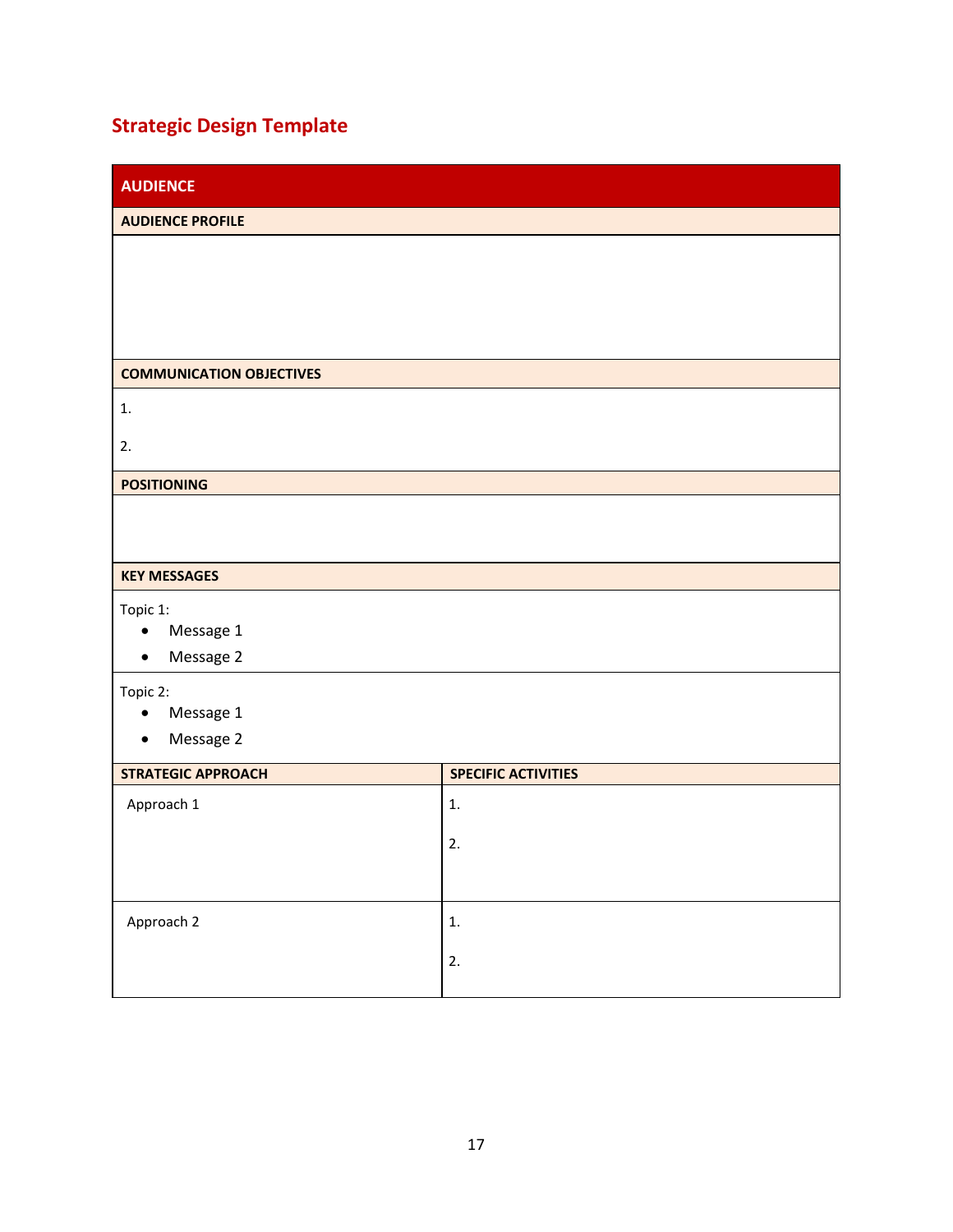## <span id="page-17-0"></span>**Resources**

#### **CDC Key Messages: Zika Virus Disease,**

<http://www.cdc.gov/zika/pdfs/zika-key-messages.pdf> A comprehensive and regularly updated list of essential information regarding various aspects of Zika.

# **Comportamientos Clave a Promover en el Marco de la Respuesta al Zika** (in Spanish only)

This technical document developed by UNICEF complements the Technical Note "Risk Communication and Community Engagement for Zika Virus Protection and Control." It provides a framework for risk communication and community participation actions with a focus on knowledge, attitudes and practices.

#### **Counseling Guide: Preconception, Prenatal and Post Partum Counseling in the Context of the Zika Epidemic** (in Spanish only), [https://www.usaidassist.org/resources/gu%C3%ADa-de-consejer%C3%ADa](https://www.usaidassist.org/resources/gu%C3%ADa-de-consejer%C3%ADa-zika)[zika](https://www.usaidassist.org/resources/gu%C3%ADa-de-consejer%C3%ADa-zika)

This Spanish language counseling guide developed by the ASSIST project focuses on family planning, prenatal and post-partum care in the context of Zika. Based on national and international counseling norms, it has been designed specifically to assist health care practitioners who provide care to women of reproductive age in the regions affected by the Zika virus.

#### **Knowledge, Attitudes and Practice Surveys Zika Virus Disease and Potential Complications Resource Pack**, [http://www.who.int/csr/resources/publications/Zika/kap-surveys/en/](http://www.who.int/csr/resources/publications/zika/kap-surveys/en/)

This WHO resource responds to a request by governments and response partners as a way to rapidly obtain valuable and insightful information in order to tailor interventions to better address people's needs at the community level, thereby contributing to the overall public health response to Zika virus and its potential complications. It can be used in communities with Zika virus transmission or those at risk.

#### **Risk Communication and Community Engagement for Zika Virus Prevention and Control**,

#### [http://www.who.int/csr/resources/publications/Zika/community-engagement/en/](http://www.who.int/csr/resources/publications/zika/community-engagement/en/)

This document is an interagency collaboration led by UNICEF in partnership with WHO and the IFRC. Its purpose, under the WHO Strategic Response Framework, is to serve as a tool for country teams, key collaborators and other response stakeholders including INGOs, NGOs and civil society organizations.

#### **Vírus Zika: Informações ao Público**, [https://www.ufrgs.br/rscontraaedes/documents/cartilha](https://www.ufrgs.br/rscontraaedes/documents/cartilha-informacoes-ao-publico.pdf)[informacoes-ao-publico.pdf](https://www.ufrgs.br/rscontraaedes/documents/cartilha-informacoes-ao-publico.pdf)

This booklet is an example of community engagement messaging and provides key preventive, care- and information-seeking messages for the general public, pregnant women and those caring for newborns, including newborns with microcephaly. The booklet was produced by the Brazil MOH and is written in Portuguese.

#### **Zika Communication Network (ZCN)**, [http://www.Zikacommunicationnetwork.org/](http://www.zikacommunicationnetwork.org/)

ZCN strives to support communities currently affected – and those that will soon be affected – by Zika by connecting responders with state-of-the-art knowledge and tools that they can readily use or adapt to their particular context and response plan.